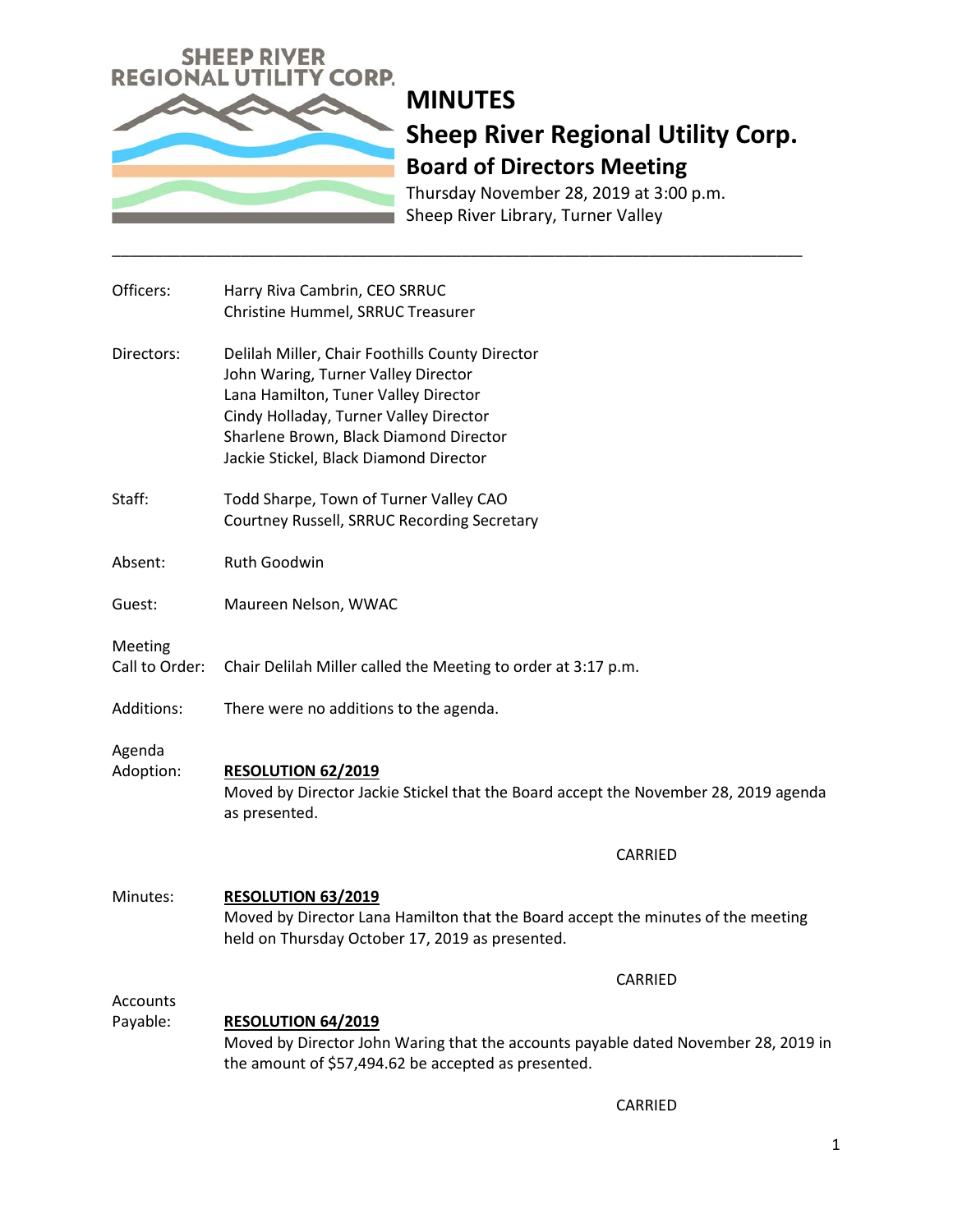

## **MINUTES Sheep River Regional Utility Corp. Board of Directors Meeting**

Thursday November 28, 2019 at 3:00 p.m. Sheep River Library, Turner Valley

Statement of Operating Revenues &

### Expenses: **RESOLUTION 65/2019**

Moved by Director John waring that the Statement of Operating Revenues and Expenses dated October 31, 2019 be accepted as presented.

\_\_\_\_\_\_\_\_\_\_\_\_\_\_\_\_\_\_\_\_\_\_\_\_\_\_\_\_\_\_\_\_\_\_\_\_\_\_\_\_\_\_\_\_\_\_\_\_\_\_\_\_\_\_\_\_\_\_\_\_\_\_\_\_\_\_\_\_\_\_\_\_\_\_\_\_\_\_\_\_

CARRIED

Communications

Update: Discussed website updates.

### **RESOLUTION 66/2019**

Moved by Director John Waring that administration update the SRRUC website to include monthly water usage reports, monthly statement of operating revenues and expenses reports and change the quarterly updates heading to updates.

CARRIED

Monthly Water Usage Reports: Dated October 31, 2019 discussed.

### **RESOLUTION 67/2019**

Moved by Director Jackie Stickel that the Monthly Water Usage Reports dated October 31, 2019 be accepted for information.

CARRIED

In-Camera: **RESOLUTION 68/2019** Moved by Director John Waring that the Board agree to go in-camera at 4:07 p.m.

CARRIED

### **RESOLUTION 69/2019**

Moved by Director John Waring that the Board agree to come out of in-camera at 4:10 p.m.

CARRIED